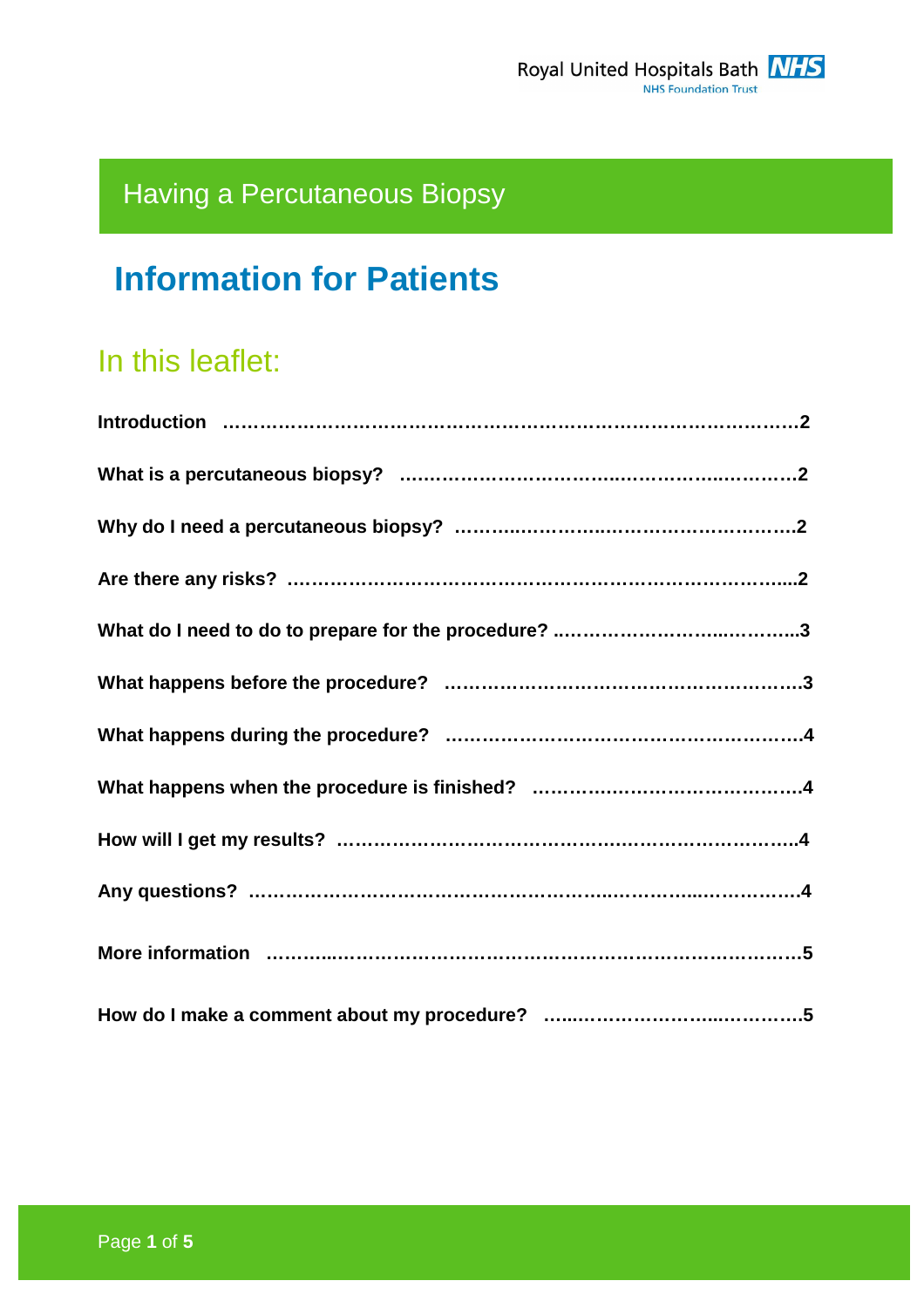#### **Introduction**

This leaflet tells you about having a percutaneous biopsy. It explains what is involved and what the possible risks are.

If you have any questions or concerns, please do not hesitate to speak to a doctor or nurse caring for you in the Interventional Radiology department.

## What is a percutaneous biopsy?

A percutaneous biopsy is a way of taking a tiny sample of tissue from your body, using a special needle passed through the skin. This allows the doctors to look at the sample under a microscope to make a diagnosis and plan your treatment.

# Why do I need a percutaneous biopsy?

You may have had an examination or another test, such as an ultrasound, computed tomography (CT) or magnetic resonance imaging (MRI) scan that has identified an area of abnormal tissue inside your body. From the scan, it is not always possible to say exactly what the abnormality is due to, and the simplest way of finding out is to take a tiny sample of the tissue and look at it under a microscope.

# Are there any risks?

Percutaneous biopsy is a safe procedure, but as with any medical procedure there are some risks and complications that can arise.

If you are having a liver, kidney or spleen biopsy, then there is a risk of bleeding, although this is generally very slight. If the bleeding were to continue, then it is possible that you might need a blood transfusion. Very rarely, an operation or another radiological procedure is required to stop the bleeding.

If you are having a lung biopsy performed, it is possible that air can get into the space around the lung (pneumothorax). This generally does not cause any real problems, but if it causes the lung to collapse, the air will need to be drained, either with a needle, or else with a small plastic tube, inserted through the skin.

Unfortunately, some biopsies fail to give an answer. This may be because, despite taking every possible care, the piece of tissue which has actually been obtained is normal tissue rather than abnormal. Alternatively although abnormal tissue has been obtained, it may not be enough for the pathologist (an expert in making diagnoses from tissue samples) to make a definite diagnosis. The radiologist doing your biopsy may be able to give you some idea as to the chance of obtaining a satisfactory sample.

Despite these possible complications, percutaneous biopsy is normally very safe and is designed to save you from having a more invasive procedure, such as surgery.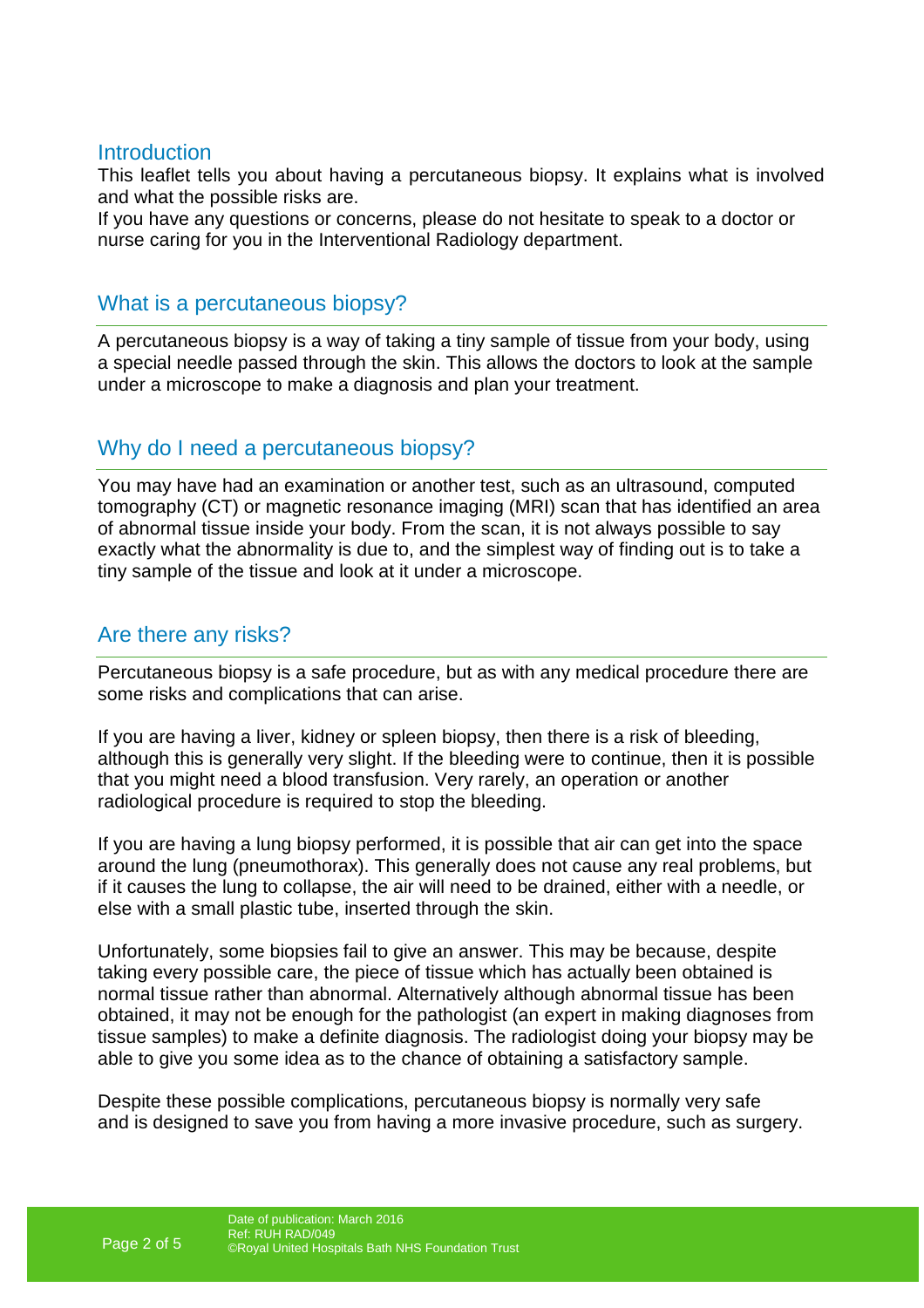# What do I need to do to prepare for the procedure?

You may need to have a blood test before the procedure to check that you are not at increased risk of bleeding. Your doctor or clinical nurse specialist will tell you about this and how to arrange it.

If you are taking Warfarin, Clopidogrel, aspirin or other blood thinning medications please inform the Radiology department at least one week before the procedure, as these may need to be stopped for a number of days before the examination. Please continue to take all your other medications as usual.

You may already be an inpatient or, may need to be admitted into hospital on the day of your procedure. Many biopsies are performed as outpatients or do not require an overnight hospital stay. On admission you will be informed of the approximate time of your procedure. However, this may change due to unforeseen circumstances.

You may be asked not to eat for 4 hours before the procedure, although you can usually still drink clear fluids such as water. If you are a diabetic your blood sugar levels will need to be monitored to ensure they remain within stable limits.

# What happens before the procedure?

The procedure will take place in the Radiology department, either in the ultrasound room, CT scanner or a special X-ray room. You will be welcomed by the radiology staff:

- The Radiologist is a doctor specially trained to interpret X-rays and scans and to perform image-guided procedures.
- Radiographers are specially trained health professionals who move and control the radiographic equipment during the procedure.
- Radiology Nurses work with the radiologists and care for the patient during interventional procedures.
- Radiology Department Assistants (RDAs) are healthcare professionals trained to assist radiographers and radiologists in preparing and caring for patients undergoing scans and image-guided procedures.

A nurse or RDA will check your details. Please let them know if you have asthma, or are allergic to any medications, skin-cleaning preparations, iodine or the contrast medium (special dye used to highlight blood vessels on X-rays) used for the procedure.

You may be asked to change into a hospital gown and remove any jewellery from the area to be examined.

The radiologist will explain the procedure answering any questions you or your family may have. When all your questions have been answered you will be asked to sign a consent form for the procedure.

Page 3 of 5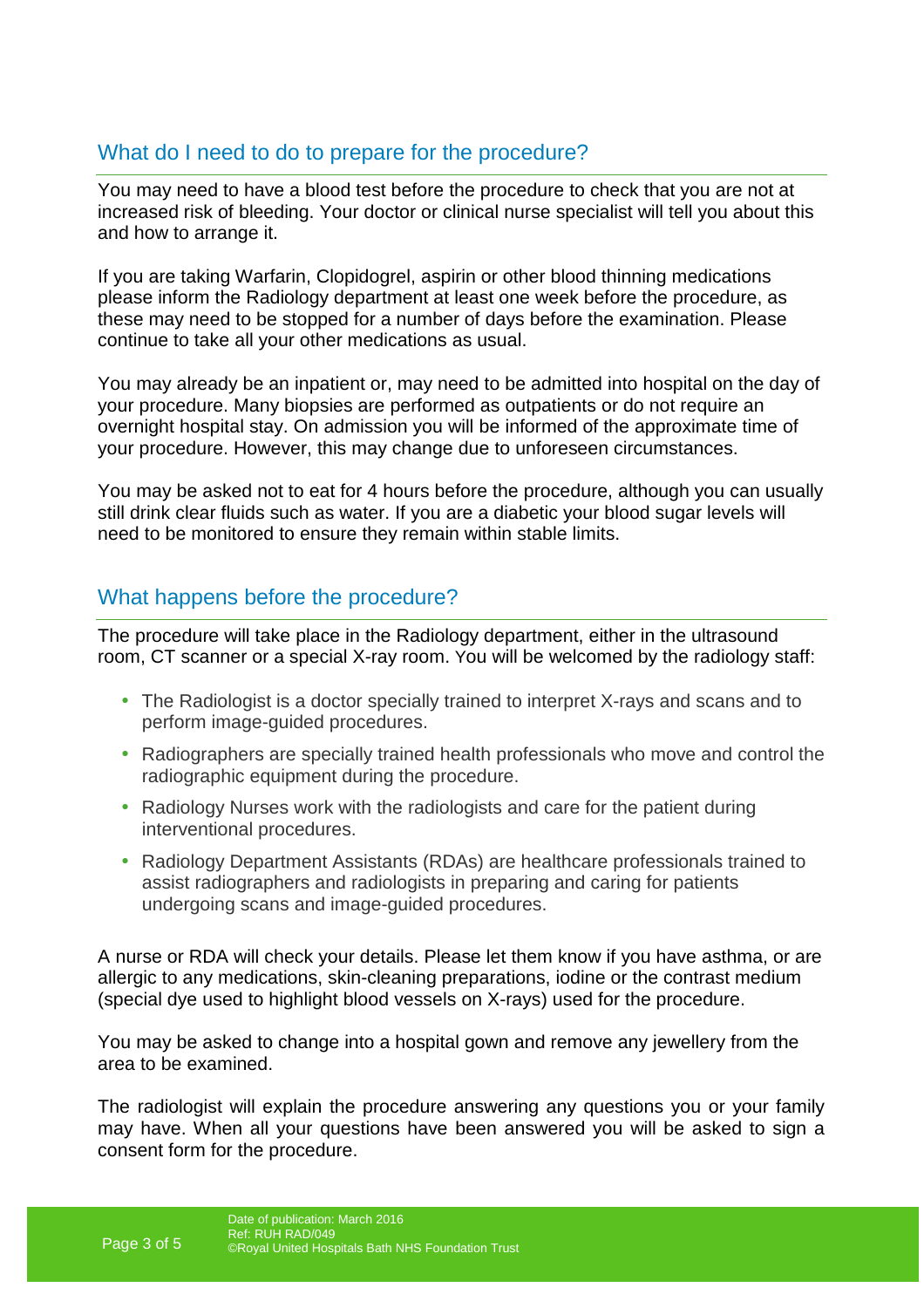# What happens during the procedure?

You will be taken into the ultrasound, CT or X-ray room and helped onto the scanner or X-ray table. The position will depend on where the abnormal tissue is in your body and which type of imaging is being used to guide the procedure. A scan or X-ray will first be performed to mark the best site for the inserting the biopsy needle.

If intravenous contrast, sedation or painkillers are required for the procedure, a cannula (needle) will be inserted into a vein in your hand/arm.

The skin over the region to be biopsied will be cleaned with antiseptic fluid and covered with a sterile drape (towel). The radiologist may give you an injection of local anaesthetic to numb the area. This may cause some stinging, but it will only last a short time. The biopsy needle will be passed through the skin into the abnormal tissue under image guidance. You may be asked to hold your breath and keep still while the biopsies are taken.

It may be necessary to perform 2-3 passes of the biopsy needle in order to obtain a sufficient tissue sample. You may feel some minor discomfort as the biopsy is taken.

Every patient is different, and it is not always easy to predict how long the biopsy will take; however, expect to be in the radiology department for about 30 – 60 minutes.

#### What happens when the procedure is finished?

You will be taken back to your ward, where you may need to rest in bed for 1- 6 hours, depending on the part of the body that was biopsied. You will have your pulse, blood pressure and if necessary your temperature taken to ensure there have been no complications.

You can eat and drink normally unless instructed otherwise by your doctor. Assuming you are feeling well, you will normally be discharged the same day.

#### How will I get my results?

The biopsy specimens will be sent for examination. Once the results are available, your doctors will discuss these with you.

#### Any questions?

We will do our best to make your visit as comfortable and stress free as possible. If you have any questions or suggestions for us, please contact the Interventional Radiology department on 01225 824375.